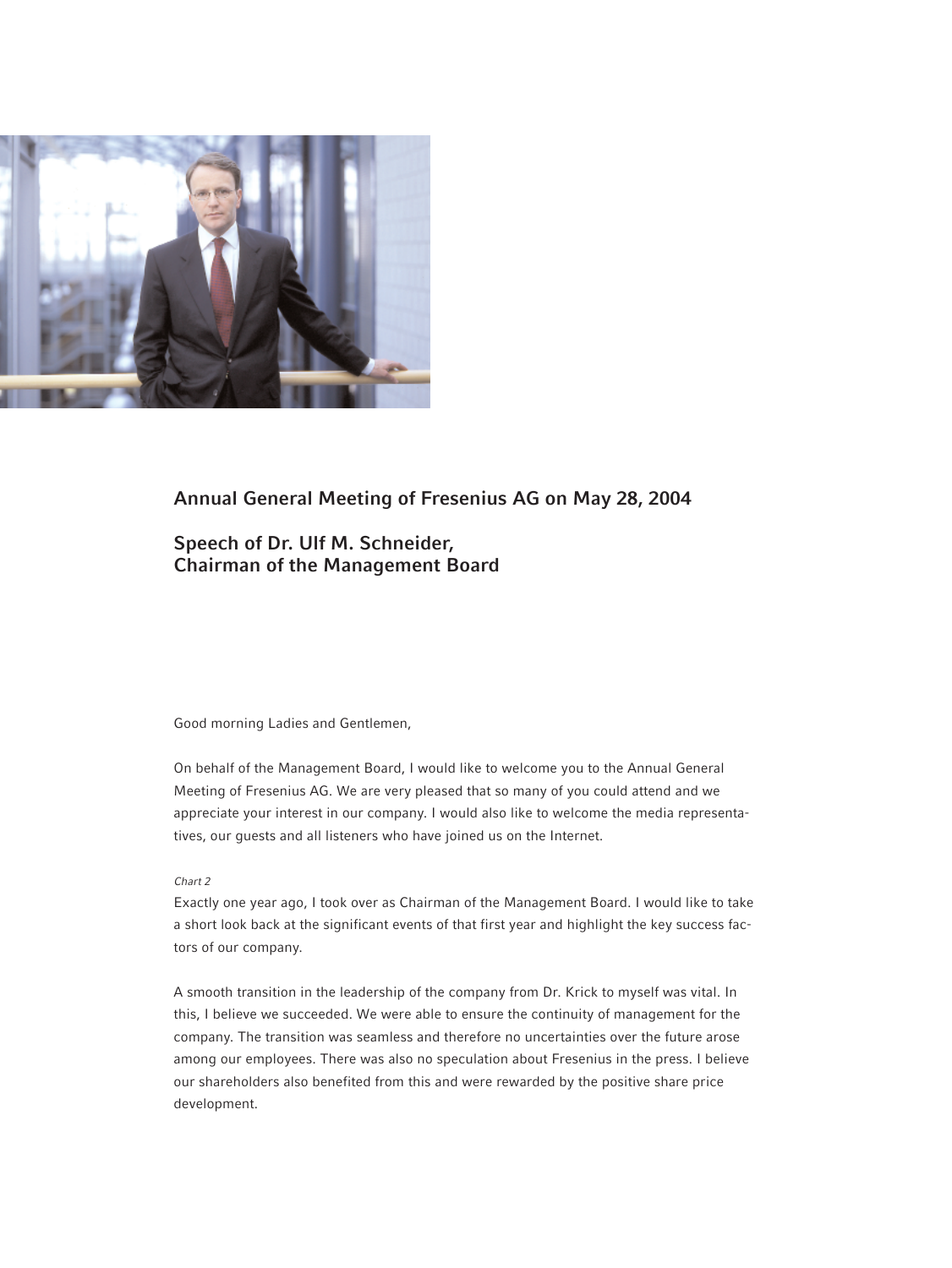From my perspective, Fresenius has four significant characteristics that are the company's strength and the motor for ongoing success:

- · It is the ability to develop leading-edge technologies and innovations, and successfully establish them in the market. Fresenius understands the importance of always developing groundbreaking products and therapies.
- Years of international experience as well as the continuous expansion of our worldwide presence are a central pillar of our continuous growth.
- Fresenius' regional, decentralized structure promotes and honors entrepreneurial thinking and action.
- · Financial prudence, thrift and cost awareness are, last but not least, characteristics that create a solid base for Fresenius.

We will work with resolve to continue developing these strengths in the future.

The future also holds major opportunities for the company. They arise from the continuously increasing demand for our products and therapies based on demographic changes, technological advances and ongoing regional expansion. I will come back to these issues.

#### *Chart 3*

Before I review the progress of the company and its divisions in 2003 and address the first quarter of this year, allow me to discuss the performance of Fresenius' shares and then give an outlook for 2004. In addition to the financial outlook, it is important to me to highlight the strategic focus I see for Fresenius in the coming years.

## *Chart 4*

#### **Share price development**

Ladies and gentlemen, now to something that is important to us all – the development of the Fresenius shares. In 2003, Fresenius shares performed exceptionally well. This slide shows the relative performance of our shares compared to the DAX and the MDAX. The price of the ordinary shares nearly doubled with an increase of 98 %, while the preference shares rose 49 %, allowing us to beat the indexes most relevant to us, the DAX and the MDAX. The DAX rose 28 % last year and the MDAX 44 %. The increase in Fresenius shares is even more evident in the company's market capitalization: Based on the year-end share price of both share classes, the market capitalization at the end of 2003 was more than  $\epsilon$  2.4 billion, almost  $\epsilon$  1 billion more than a year earlier.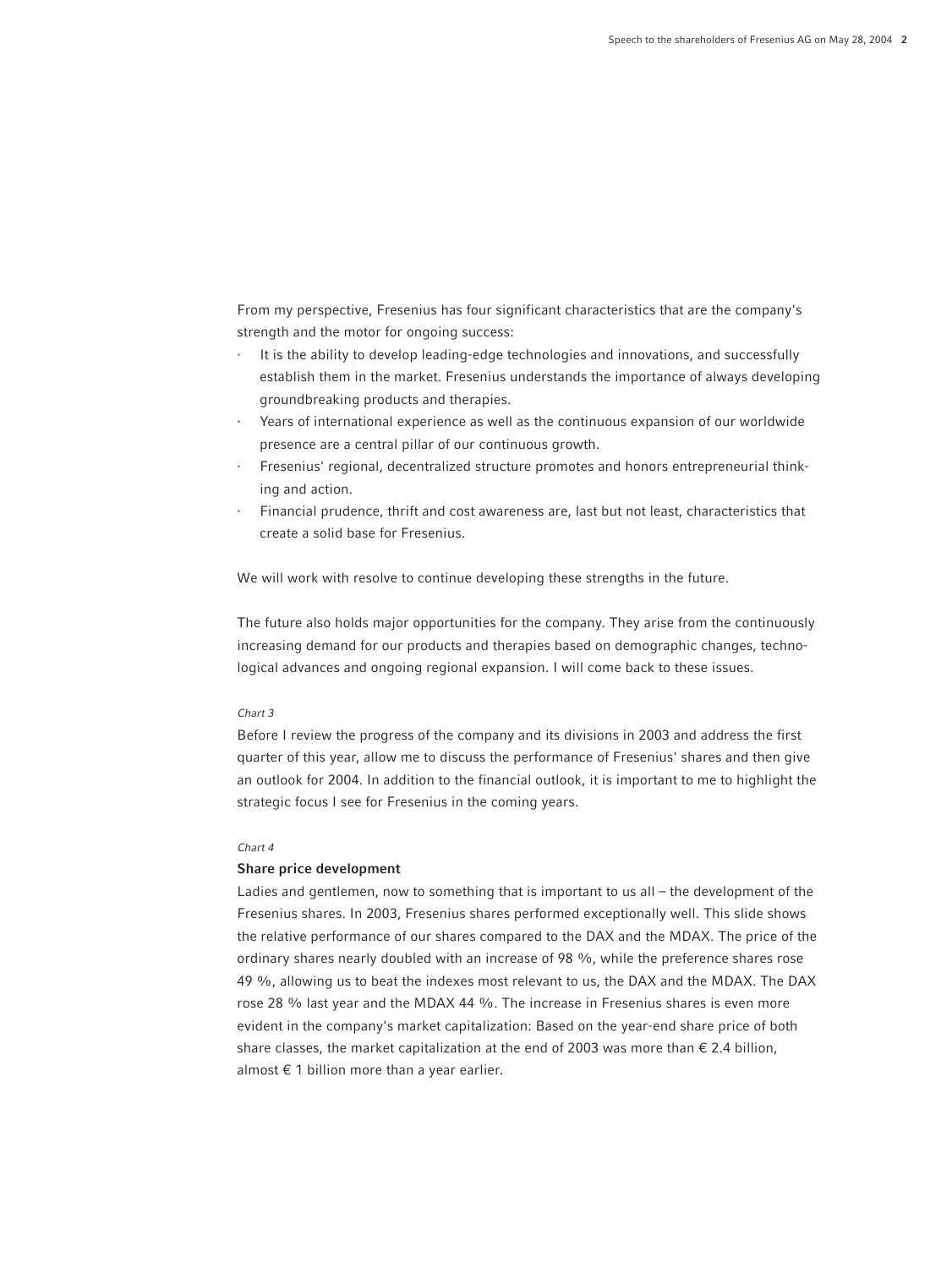Our shares have also outperformed the overall market this year. The ordinary shares have gained 12 % by the middle of this week from the start of the year while the preference shares have gained 9 %. By comparison, the DAX has shrunk by 4 % while the MDAX improved  $6\frac{0}{6}$ .

From my perspective, the above-average share price performance was supported predominantly by the encouraging results of our two biggest divisions, Fresenius Medical Care and Fresenius Kabi. The improvement in results in 2003 and the first quarter of 2004 has been acknowledged by analysts and investors and was rewarded by share price growth.

Now allow me to cover the fiscal year 2003 in detail.

#### *Chart 5*

# **Fiscal year 2003**

2003 was a year in which we made significant achievements at Fresenius Medical Care and Fresenius Kabi. At the same time, we took definitive restructuring measures at Fresenius ProServe and made a strategic adjustment in response to the changing business environment. This laid the groundwork for improved future results in this business segment. Now a look at the financial performance of the company.

## *Chart 6*

The company's sales figures in 2003 were impacted significantly by currency effects, especially due to the dollar devaluation. Sales last year were about  $\epsilon$  7.1 billion, a 6 % decline over a year earlier. The dollar depreciated 20 % against the euro last year. These currency effects mask the true performance of the company. In constant currency, we show sales growth of 5 % or  $\epsilon$  375 million. As you can see, currencies had a 11 % negative impact on our performance. Fresenius achieved 3 % organic growth and acquisitions contributed 2 % to growth. While currency conversion effects impacted our financial statements, I would like to point out that Fresenius not only has a global presence but also a global production network. By keeping costs and revenues largely matched in a single currency region, currency fluctuations have a low impact on our operational business.

# *Chart 7*

This slide shows our worldwide activities. Our strongest sales region is North America with 50 % of overall sales. Here we grew 3 % currency-adjusted or € 113 million. In the current year, this performance has improved significantly, supported by the successful implementation of the *UltraCare*<sup>™</sup> therapy. The second-strongest sales region is Europe, with 38 % of overall sales. Here our currency-adjusted sales growth was a very good 7 %.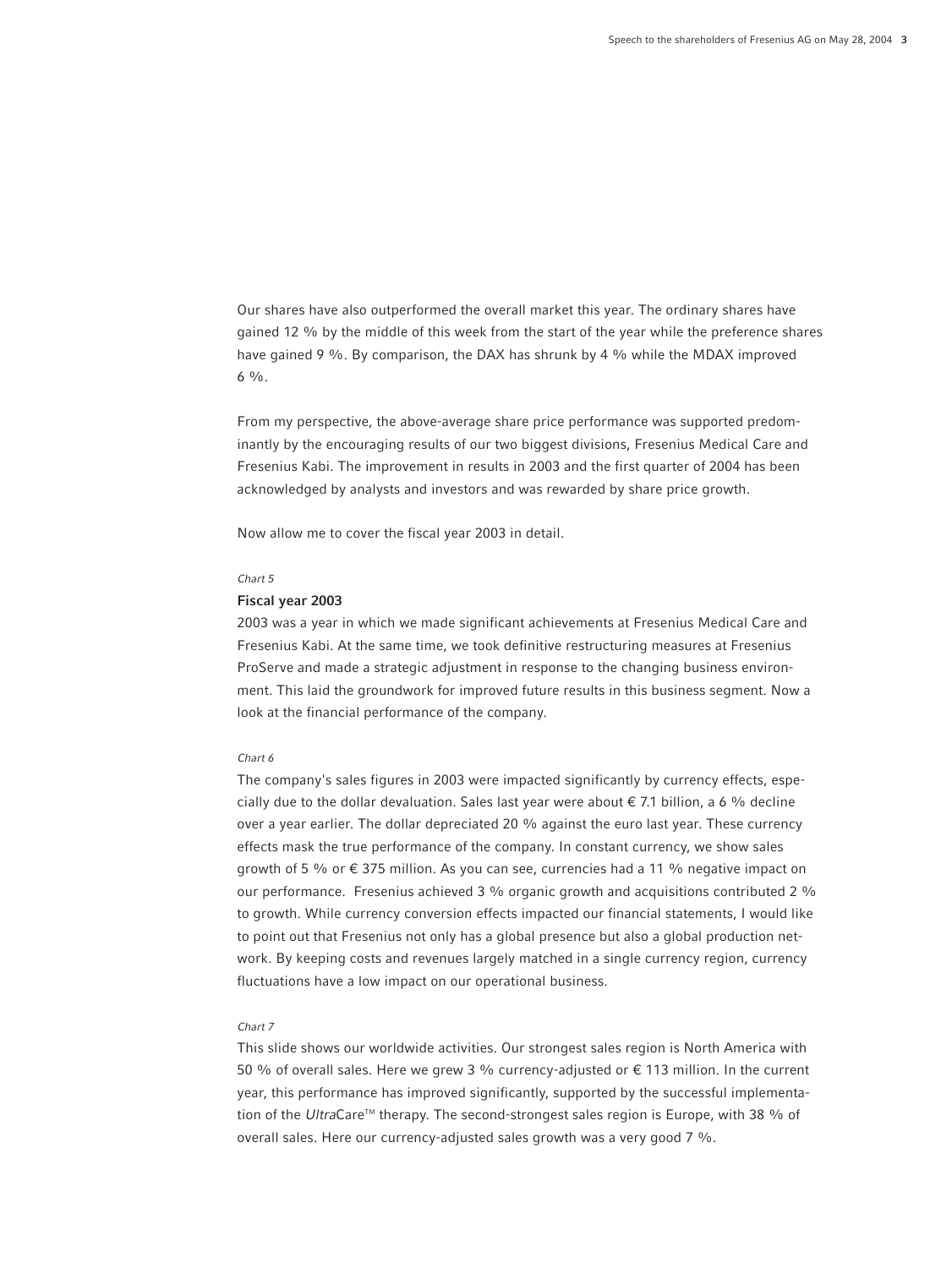We achieved extraordinary growth of 29 % in Latin America. Asia-Pacific is a region where Fresenius has traditionally grown in the double-digit percentages. However, in 2003 currency-adjusted sales were just level with a year earlier. There were primarily two reasons for this, both of temporary nature: We experienced delays in our project business at Fresenius ProServe. This means some projects could not be completed and booked in 2003 and were pushed into 2004. The other reason was the transformation of our sales and distribution system in some important Asian markets: Where we used to work with distributors, we have now taken over the sales and distribution activities ourselves, to strengthen our presence in these important markets of the future. The respiratory disease SARS also affected the business activities of Fresenius Kabi in the first half of 2003. The performance in the first quarter of 2004 shows that we have returned to our traditional double-digit percentage growth in the Asia-Pacific region and that the demand for our life-saving products remains strong.

# *Chart 8*

Group earnings were strong due to the very good earnings performance of Fresenius Medical Care and Fresenius Kabi. As you know, these two segments account for about 90 % of our overall sales. Currency effects also had a negative impact on earnings. In addition, one-time expenses for the restructuring of the Fresenius ProServe business segment had a negative impact.

In actual currency Group-EBIT of  $\epsilon$  781 million was 7 % below the year-earlier figure while currency-adjusted Group-EBIT rose 5 %. Net income for the Group of  $\epsilon$  115 million was 14 % lower than a year earlier, or just 2 % in constant currency. The above-mentioned onetime expenses at Fresenius ProServe came in at € 32 million after tax. Excluding the effects of the Fresenius ProServe one-time expenses, net income would have risen by 10 %, and by 22 % in constant currency.

## *Chart 9*

Dear shareholders, in agenda item 2, the Supervisory and Management Boards propose a dividend increase for 2003 to  $\epsilon$  1.23 per ordinary share and  $\epsilon$  1.26 per preference share. This represents an increase of 8 % for each share class. The decision for our dividend proposal is tied to the good performance of our Fresenius Medical Care and Fresenius Kabi business segments as well as the excellent cash-flow performance. At the same time, this reflects our belief in the continued positive development of the company. The total amount paid out is € 51 million. This is the eleventh consecutive dividend increase we propose to you.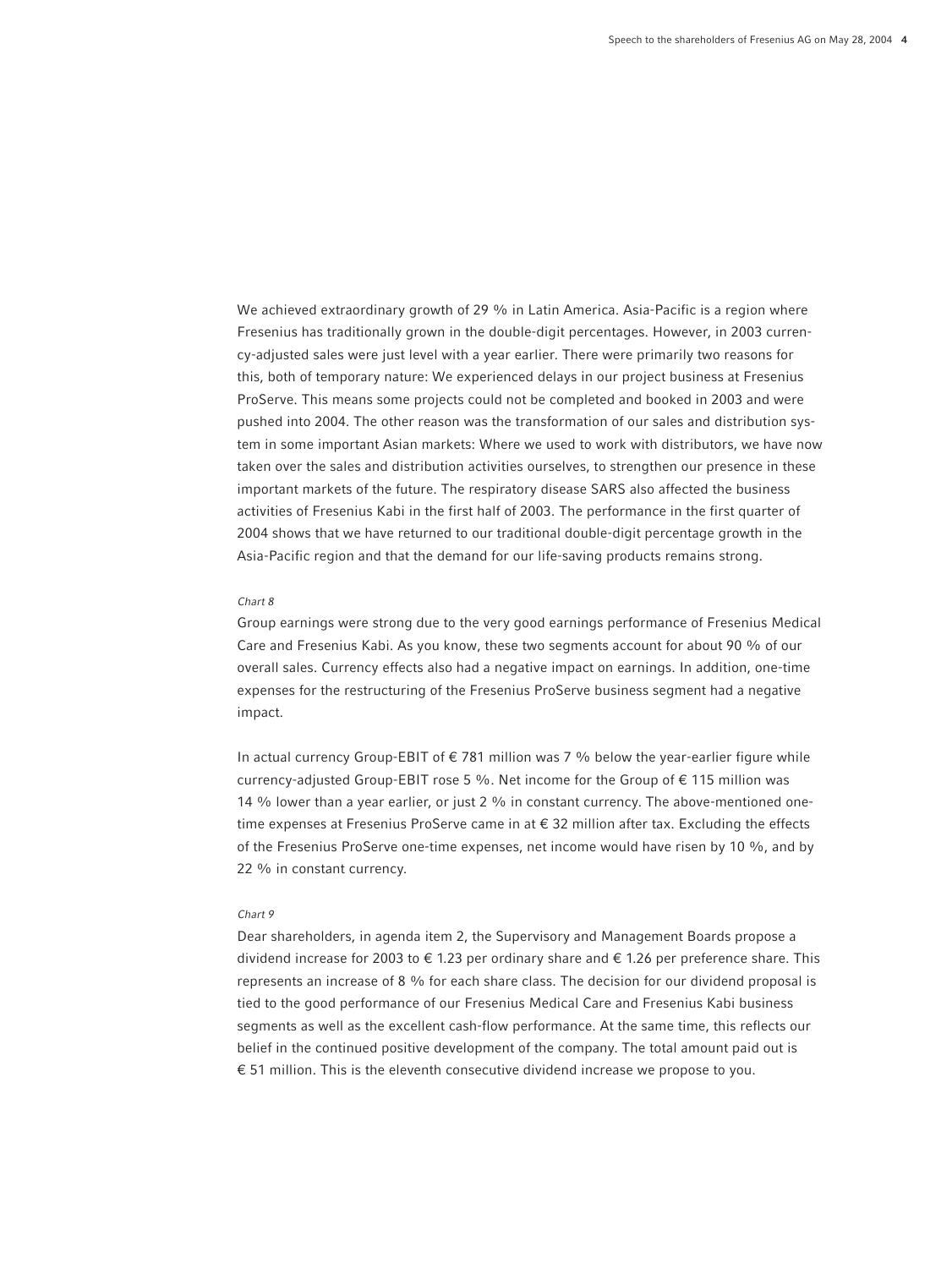#### *Chart 10*

Now we come to the performance of the individual business segments: In 2003, Fresenius Medical Care met all its financial goals. Especially in North America Fresenius Medical Care was able to show a continuous improvement in business performance throughout the year with significant improvements in patient growth and margins.

Fresenius Medical Care is the largest provider of dialysis products and services in the world. The continual improvement of treatment quality was a focal point in 2003. Fresenius Medical Care took a strategically important step in this area by introducing the *Ultra*Care™ therapy to its U.S. clinics. In this therapy dialyzers, which act as artificial kidneys to remove toxins from the blood, are only used once instead of the traditional re-use method. This transition was successful and put Fresenius Medical Care at the forefront of the American market. The company was able to present excellent results from initial studies which underline the superiority of the *Ultra*Care™ therapy. In addition to the medical progress, Fresenius Medical Care was also able to make this improvement cost-neutral.

The success of this strategy is also reflected in the results for 2003. EBIT rose 9 % to US\$ 757 million. Net income increased 14 % to US\$ 331 million. The international activities also developed positively – in dialysis products as well as in dialysis services – despite the difficulties caused by cost reduction measures in several European countries, the crisis in the Middle East and the difficult economic and political conditions in Latin America.

## *Chart 11*

Now to Fresenius Kabi. Fresenius Kabi is the leading European company for infusion and nutrition therapy and holds strong market positions in various Asian and Latin American countries. This business segment has performed excellently and completed its turnaround after two years of restructuring.

Sales in 2003 were strongly influenced by currency effects and divestments – sales of  $\epsilon$  1.5 billion were just 2 % above the year-earlier figure. In organic growth – the key measure for success on the market – Fresenius Kabi achieved a very good increase of 7 %.

I would like to emphasize profit growth: Fresenius Kabi increased its EBIT in 2003 by 52 % to € 147 million. In addition to good developments in its operating business, strict cost management and improvements in processes and procedures showed positive effects. The optimization steps introduced in 2001 and 2002 at our production sites also had a favorable effect. We have significantly increased our EBIT margin within a year – from 6.7 % in 2002 to 10 % in 2003.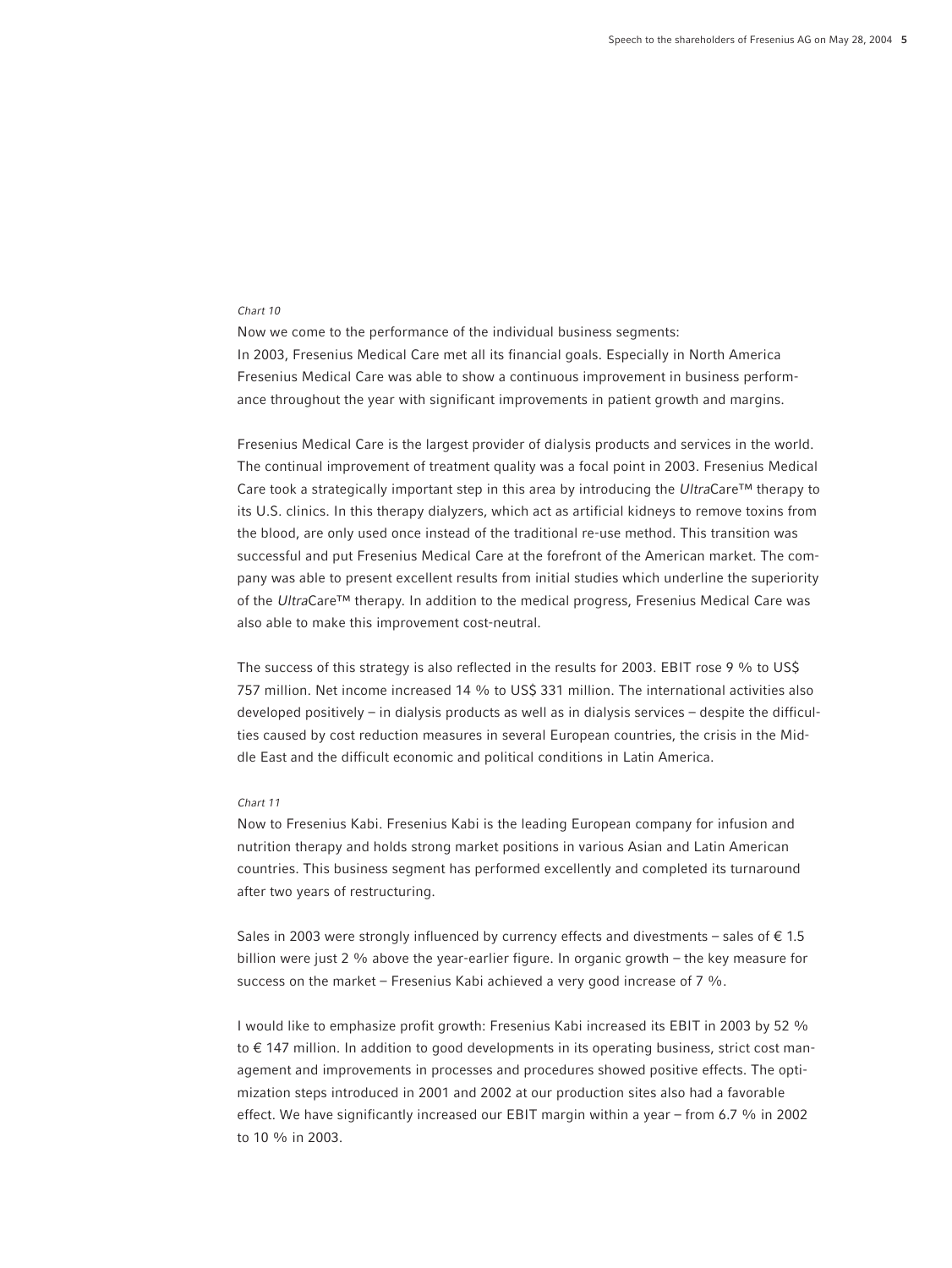Last year, Fresenius Kabi further secured its market position in Europe and, more importantly, expanded its presence in Asia-Pacific and Latin America. We introduced additional products for parenteral nutrition and blood-volume substitution to some of our overseas growth markets. In China, we strengthened our presence in enteral nutrition. Fresenius Kabi is already one of the leading providers of enteral nutrition in this important growth market.

## *Chart 12*

Fresenius ProServe's business activities were influenced by two significant factors in 2003:

- · Difficult market conditions in the German hospital sector resulted in a declining bed utilization rate in our clinics. At 79 % at the end of 2003, it was significantly below the 85 % at the end of 2002.
- In our pharma industry business, we were hit as global pharmaceutical companies held back on investments in new plants, resulting in lower order intake.

To counter the difficult situation in this sector, we introduced two cost-reduction programs at Fresenius ProServe last year to improve the future profitability of the company. Both programs met our expectations. Their successful implementation is a key requirement for sustained profitability improvements in this business segment. We have to increase profitability, before we step up to expand our market presence. We are following a very cautious course when it comes to hospital acquisitions and will only selectively expand our network of clinics once we see the first successes of our profit-improvement program.

Market conditions were evident in the financial figures for 2003: Though sales rose 6 % to € 742 million, this was predominantly due to the first-time consolidation of newly-acquired German hospitals. When looking at just organic growth, sales slipped 5 % over the previous year. Before one-time expenses, Fresenius ProServe had an EBIT of € 15 million in 2003 compared to  $\epsilon$  24 million in 2002. As part of the cost-reduction programs, Fresenius Pro-Serve had one-time expenses of  $\epsilon$  34 million before tax. Of this,  $\epsilon$  16 million came from the German hospital management business and about € 18 million from the pharma industry business. In addition to savings in personnel, work processes were optimized and potential cost savings were identified in purchasing, logistics and outsourcing – and partially implemented. Our pharma industry business reacted to the global decline in investment spending by closing four non-profitable sites, including locations in Great Britain, Brazil and in the United States. It will now concentrate on key markets, predominantly in Europe.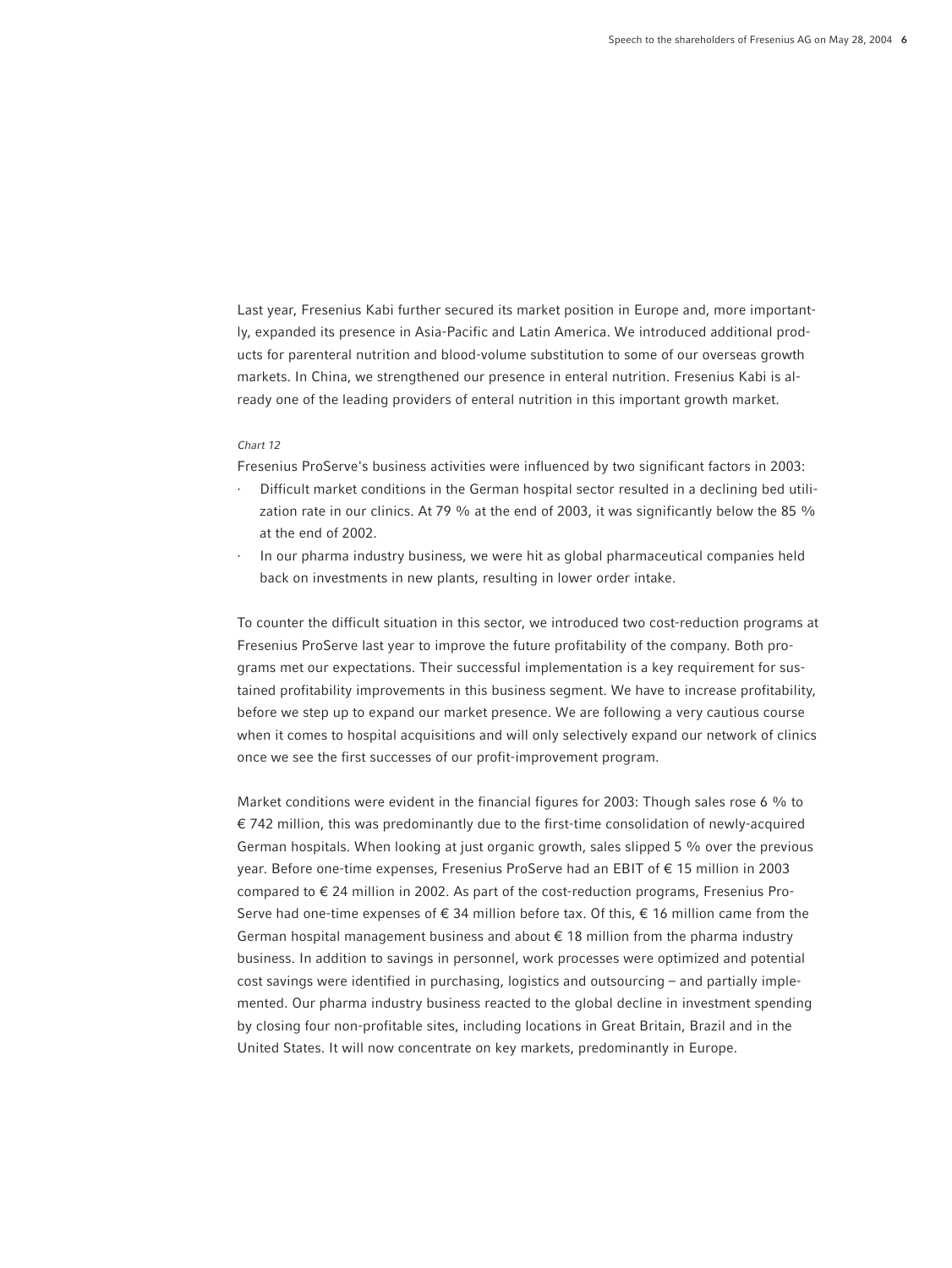# *Chart 13*

The biotechnology activities of the Fresenius Group were bundled into Fresenius Biotech in 2003. We introduced a management team to oversee all projects and clearly defined all goals. We are concentrating on innovative antibody and cell therapies, with an emphasis on lifethreatening diseases – especially cancer – where no adequate treatment currently exists. The first promising results from a phase I/II study to treat malignant ascites in ovarian cancer were presented last September and were very positively received in the scientific community.

I will now come to an item on today's agenda that is related to Fresenius Biotech. Fresenius AG and Fresenius Biotech Beteiligungs GmbH, which is 100 % owned by Fresenius AG, signed a profit and loss transfer agreement on March 9, 2004 that will allow the taxable results of Fresenius Biotech Beteiligungs GmbH to be offset against the taxable results of Fresenius AG. We ask for your approval of this agreement.

#### *Chart 14*

In this slide we see the Group's debt development. Debt was  $\epsilon$  3.1 billion on December 31, 2003, below the  $\epsilon$  3.7 billion at the end of December 2002.

We place special emphasis on the net debt/EBITDA ratio. This key figure improved in 2003 to 2.7 – it was 3.0 in the previous year. Our goal is to reach the important figure of 2.5 in 2005. With this development, we give proof that we can successfully reduce our debt levels. At the same time, this is one of the requirements to advance to the league of investment-grade companies.

#### *Chart 15*

The internal financing strength of the company, which is especially important to me, improved significantly in 2003: Operating cash flow and free cash flow reached new records. Operating cash flow rose 11 % to  $\epsilon$  776 million. Free cash flow before acquisitions and dividends reached the record sum of  $\epsilon$  454 million, an increase of 19 %. After acquisitions and the dividend for 2003, we generated free cash of  $\epsilon$  269 million, 65 % more than the yearearlier figure.

Ladies and gentlemen, I'd now like to conclude my summary of the past year. At the same time, I'd like to thank all employees on behalf of the Management Board. Their effort and commitment contributed to the positive performance of the company.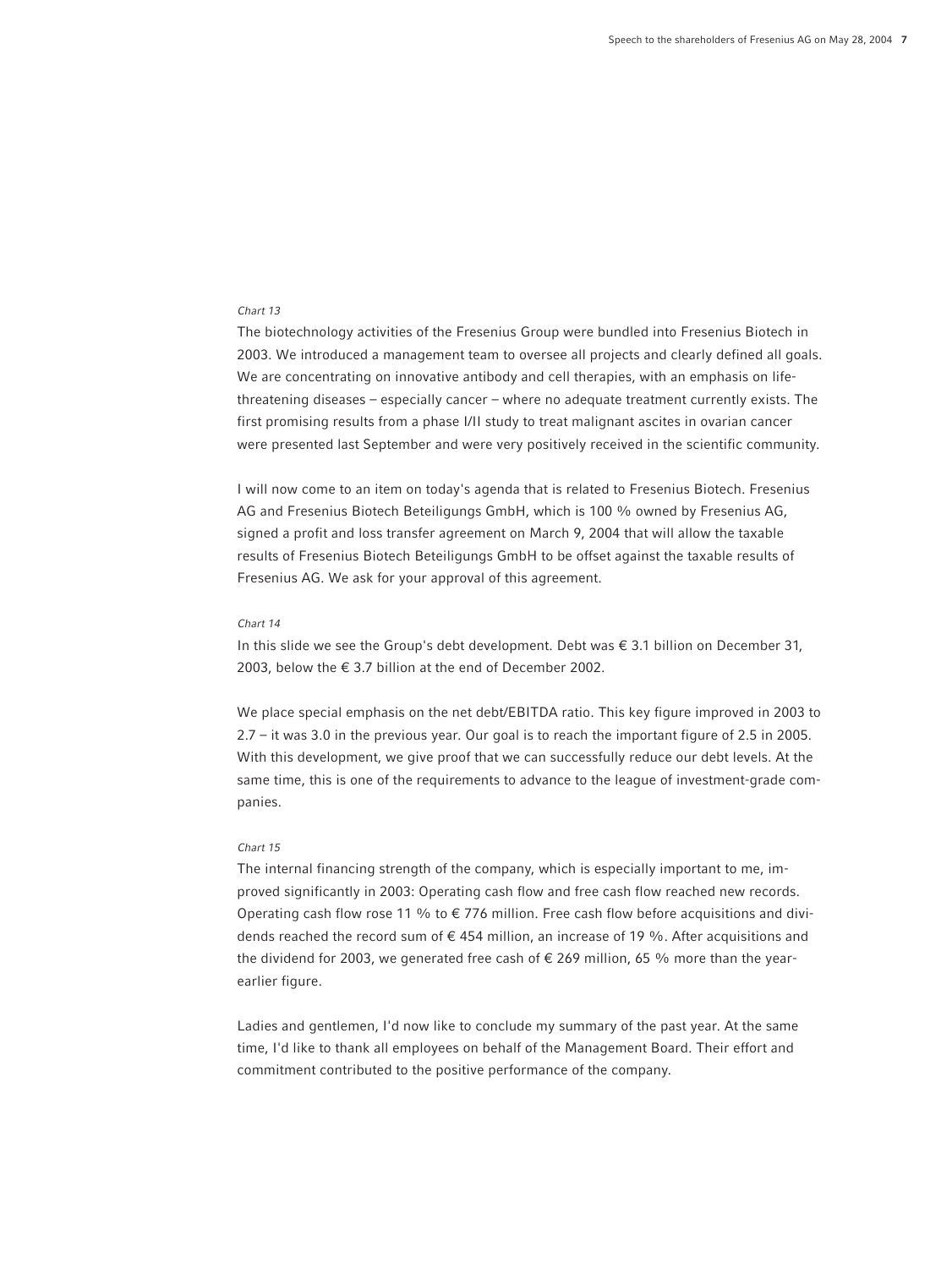#### *Chart 16*

#### **2004 – Successfully started**

Now allow me to detail the key figures for the first quarter of 2004 which we announced on May 6. Ladies and gentlemen, 2004 has started very successfully for us. Fresenius Medical Care and Fresenius Kabi have continued to perform exceptionally. ProServe is still struggling with difficult market conditions and continued the restructuring program at the German hospital management business.

Group sales rose 8 % in constant currency to the very good figure of  $\epsilon$  1.7 billion. Profit grew significantly stronger than sales. Currency-adjusted EBIT gained 12 % to  $\epsilon$  197 million, net income 17 % to  $\epsilon$  39 million. As in 2003, the quarterly figures are influenced by currency translation effects, especially by the devaluation of the US dollar relative to the euro. At actual rates sales fell about 1 % compared to the first quarter 2003, while EBIT rose 2 % and net income 8 %. We have also been able to improve our operating margin from 11.2 % to 11.5 %.

#### *Chart 17*

Now allow me to present the performance of the business segments in the first quarter: For Fresenius Medical Care it was an excellent quarter. Sales rose 8 % to US\$ 1.5 billion. In North America the company saw growth of 7 %. Growth outside of North America was even stronger at 10 % currency-adjusted.

The good sales growth led to over-proportional profit growth. Fresenius Medical Care increased its EBIT by 17 % in the first quarter of 2004 to US\$ 198 million. All regions contributed to this positive performance. After the difficult years of 2002 and 2003, business in Latin America has improved significantly. Fresenius Medical Care's net income in the first quarter of 2004 was US\$ 91 million, an increase of 30 %. Fresenius Medical Care is well-positioned to meet its goal for the full year 2004: Currency-adjusted sales are expected to increase by a mid single-digit percentage. Net income growth – based on the good performance of the first quarter – is now expected to be at the high end of Fresenius Medical Care's original guidance – which is in the low double digit range.

We are also exceptionally happy with the performance of Fresenius Kabi. In the first quarter, sales were € 362 million, an increase of 2 %. Let me add that Fresenius Kabi's sales were negatively influenced by 2 % currency effects and 2 % through disinvestments. In other words, Fresenius Kabi had a very good organic growth of 6 %. This success is even more pleasing when considering that sales in Germany, one of the key markets, fell 5 %. This was primarily the result of uncertainties about the new reimbursement regulations.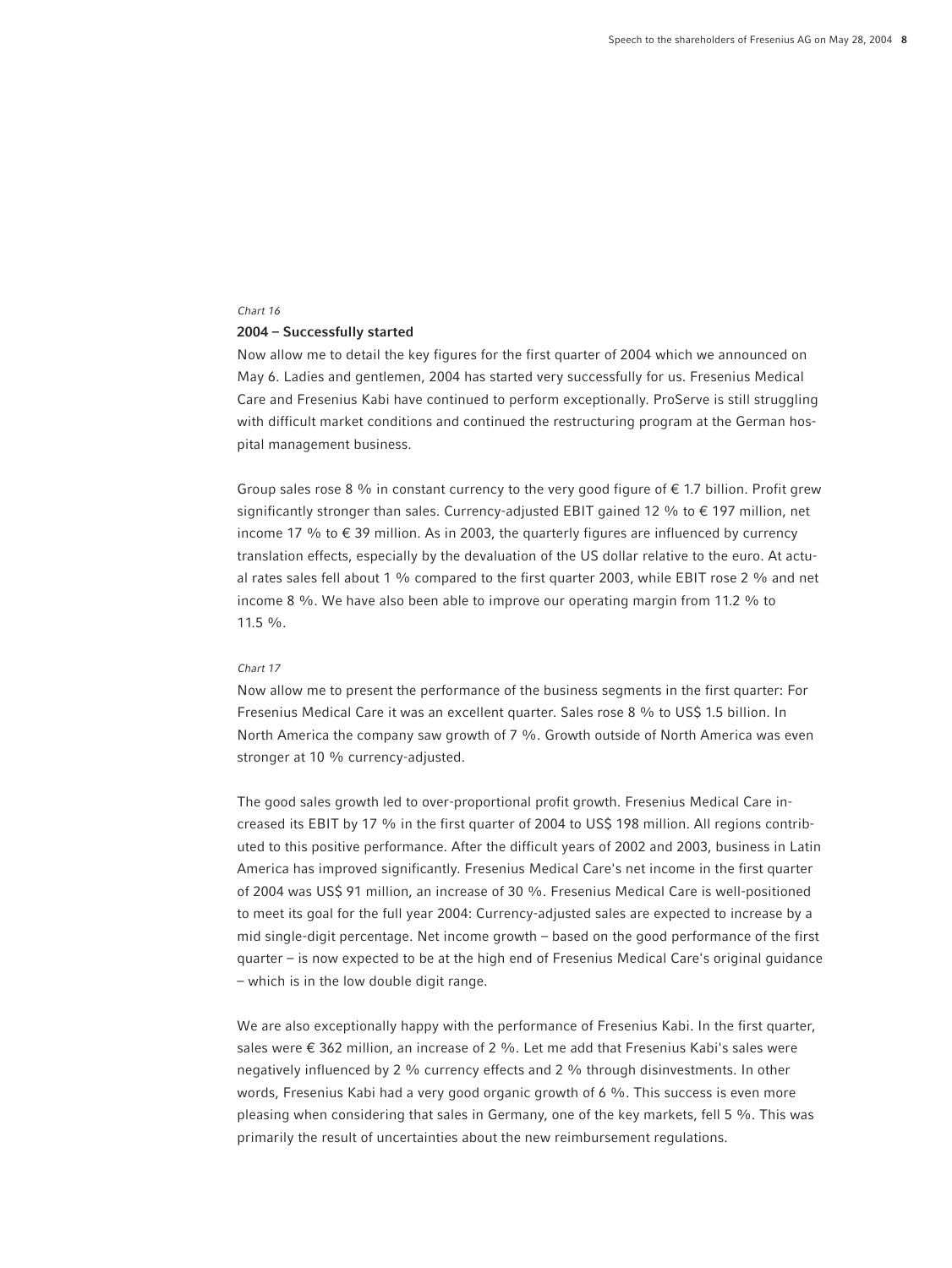I would like to draw your attention to Fresenius Kabi's outstanding profit growth. The company extended the positive earnings growth of 2003. EBIT grew to € 41 million, an increase of 17 % compared to a year earlier. The EBIT margin also once again improved, climbing from 9.9 % in the first quarter of 2003 to 11.3 % in the first quarter of 2004 – slightly above our expectations of 11 % for all of 2004.

We were not pleased with the first quarter performance of our smallest business segment, Fresenius ProServe. Although sales rose a strong 20 % to € 199 million, profitability was disappointing. EBIT of  $\epsilon$  2 million before one-time expenses did not meet our expectations. Again, the operational performance was influenced by a decreasing bed utilization rate. At 78 %, the rate decreased by 1% compared to a year earlier. In addition, profit was down by € 1 million from the restructuring of the German hospital management business. Based on the weak first quarter earnings, it will be a challenge to achieve the full-year EBIT projection of € 25 million before the anticipated 2004 one-time expenses of € 8 million.

Fresenius Biotech's projects have progressed according to plan. With regard to cancer treatment, a phase IIa study to treat ovarian cancer patients with the trifunctional antibody removab® has started. In the first quarter of this year, Fresenius received Orphan Drug Designation for this antibody in this indication. The Orphan Drug Designation entitles Fresenius market exclusivity for to up to ten years in the European Union for removab® for the use in ovarian cancer treatment upon marketing approval.

#### *Chart 18*

# **Fresenius Group outlook 2004**

Ladies and gentlemen, also for the full year 2004 we expect a good Group performance. Based on the first quarter and the excellent performance of the Fresenius Medical Care and Fresenius Kabi business segment, we reinforce our full-year outlook as of February of 2004: In sales, we expect a mid-single digit percent increase at constant currencies in 2004 and a stronger growth in net income. Net income is expected to grow in the range of 25 to 30 % in constant currency. We plan to spend about € 300 million on capital expenditure in 2004. In addition, we plan to invest about  $\epsilon$  120 million in acquisitions.

## *Chart 19*

## **Strategic focus**

Ladies and gentlemen, the past year was a very successful one for Fresenius and we see more successes in 2004. What we expect from ourselves goes even further. The company's goals and strategies are decisive for its long-term success.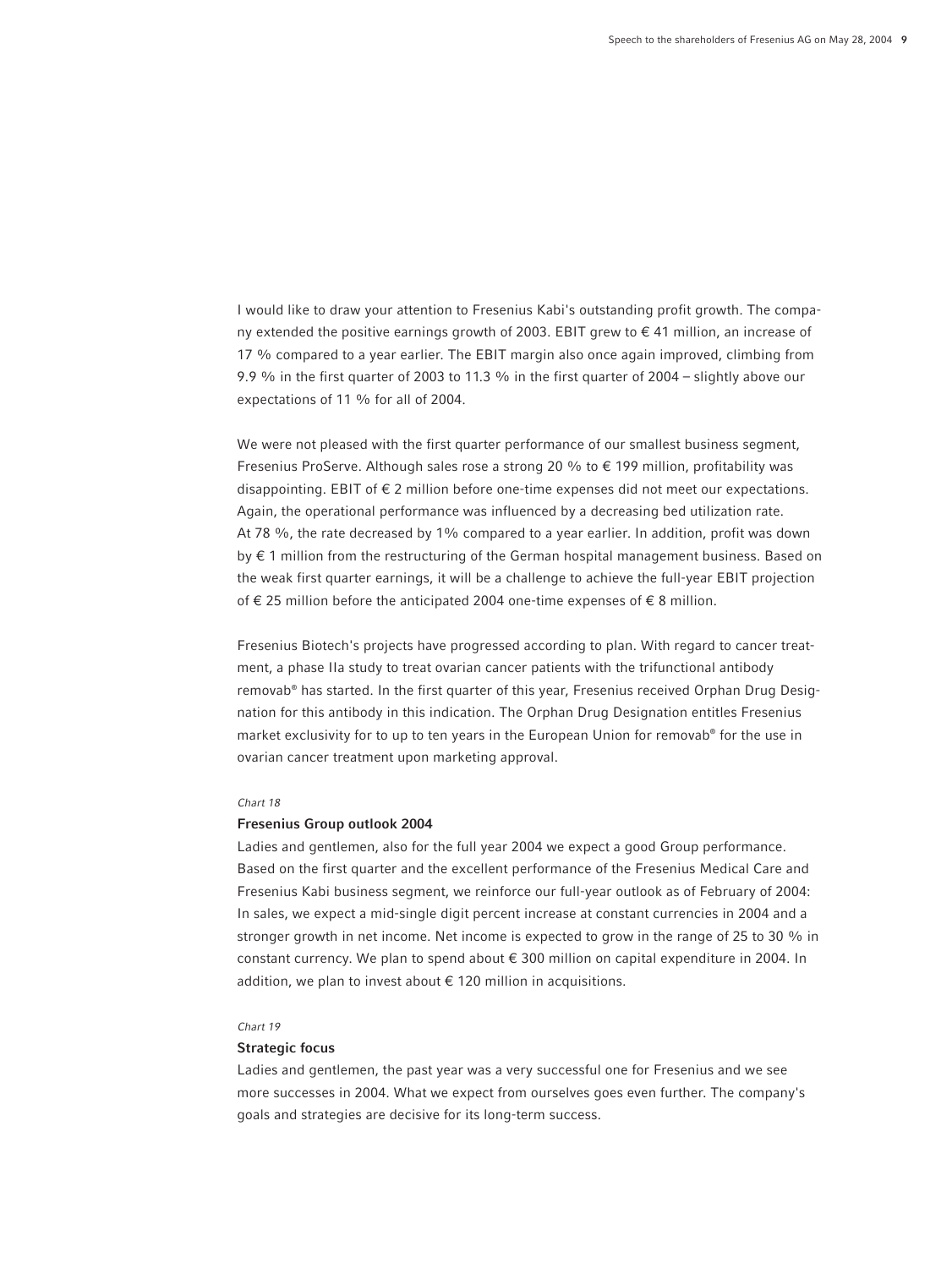As I mentioned at the beginning of this speech, I took over a well-positioned company from Dr. Krick last year. I also detailed the four characteristics that define our company's success: technological leadership, global presence, entrepreneurship and financial prudence. We will expand on these strengths and further develop our business segments' strategy. As part of this, I'd like to discuss five separate items of our strategic plans.

#### *Chart 20*

Ladies and gentlemen, Fresenius Kabi holds much promise for the future. We hope to build this business segment from a European market leader, with a growing presence in Asia-Pacific and Latin America, into a global company.

There are several ways to ensure future growth at Fresenius Kabi. First, there is organic growth in core markets as well as in growth markets abroad. Then there are innovative products and small to mid-sized acquisitions to enable us to enter new markets in growth regions. And, finally, we would consider a major acquisition that would give us access to the North American market, if and when the opportunity presents itself. There are many growth opportunities and, unlike many other industries, the main players have yet to emerge in Fresenius Kabi's global markets. Ladies and gentlemen, as those global players evolve, we are convinced Fresenius Kabi will be at the front of the pack.

## *Chart 21*

Now to Fresenius Biotech. Ladies and gentlemen, innovation has made Fresenius what it is today. Innovation is of great importance to every sector but it occupies a special place in the health care industry. Innovation in our products and therapies is often the difference between whether a doctor can or cannot help a seriously ill patient. Our biotechnology projects are focused on indications for which there is only inadequate or no treatment available today. At the same time, we're creating new opportunities for the company. We're still at the beginning of our clinical development, but we're optimistic that we are on the right path. Our main research areas lie in oncology – the treatment of cancer – and in immunology. In oncology, we are focused on epithelial tumors, which we treat with our trifunctional antibodies removab® and rexomun. Both antibodies are already in use in different clinical studies. After very promising results in 2003, we expect further clinical data in other indications this year. In immunology we are concentrating on two areas: Suppressing rejection reactions in organ transplants as part of transplant immunology. For many years, we have offered a biotechnological product for avoiding acute graft rejection reactions. Now we are working on cell therapies for the long-term prevention of transplant organ rejection. Our second immunology focus is on fighting HIV infections. This year, we expect valuable feedback on the potential of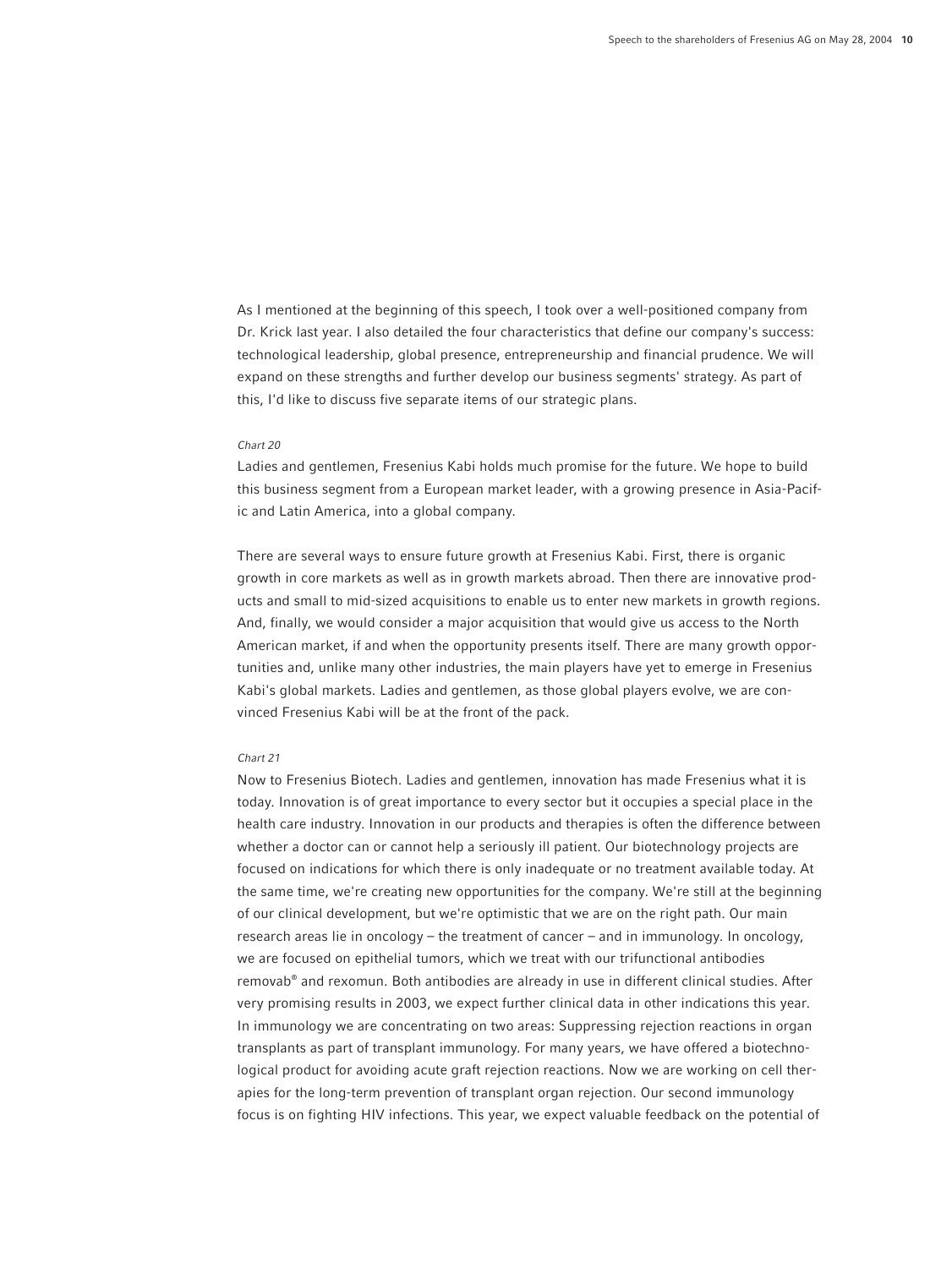our procedures in this area. We hope to introduce the first products stemming from our biotechnology research in 2007.

In addition to the company's proven competence in biotechnology, I'd like to highlight the close link between our oncology projects and Fresenius Kabi. Fresenius Kabi already has a significant presence with its products in the care of cancer patients. Alongside our clinical nutrition and infusion therapies, our antibody treatments will allow Fresenius to become a key provider in this important field of oncology.

#### *Chart 22*

We have adjusted our strategy at Fresenius ProServe to respond to the changing business environment in the hospital management sector. Although we will continue to offer technical services worldwide, we are focusing our hospital management activities on Germany. This market – with an estimated value of  $\epsilon$  60 billion – is at the beginning of a privatization process. None of the private providers today claim more than 2 % of the market. The privatization of the German hospital sector certainly will not happen overnight and will take many years. Seizing this privatization opportunity in our domestic market will take priority. We will look for selected expansion opportunities within this market. Ladies and gentlemen, I believe we are well-positioned for the future with a strategy of global technical services and local hospital management.

# *Chart 23*

We continue to enjoy good growth rates in our key markets in Europe and North America. Increasingly we are concentrating on growth regions – countries that offer strong growth potential because of a high population density, robust economic growth and an unrealized need for our products and therapies. We have a well-defined, regional management structure since many years. Our business is local and must be managed in the respective regions to adjust to local market conditions and to ensure lasting success. Here you see the compounded annual growth rates of our four key regions: North America 6 %, Europe 12 %, Asia-Pacific 18 % and Latin America 10 %. The economic and political situation was especially difficult in Latin America between 1999 and 2003. That Fresenius still achieved a compounded annual growth rate of 10 % is impressive. The continuous growth in Europe is also noteworthy. In addition to our leadership position in European core markets, we also expand step by step into Europe's new markets. The growth champion is Asia-Pacific, where we will put more emphasis in the future when discussing the development and growth of our business. With the exception of short-term fluctuations, Asia-Pacific offers long-term double-digit growth. Fresenius Medical Care and Fresenius Kabi are good examples of our expansion into new countries. Fresenius Medical Care has become active in twelve new countries since 1999 and Fresenius Kabi in ten. It is not only about using new distributors, but rather establishing